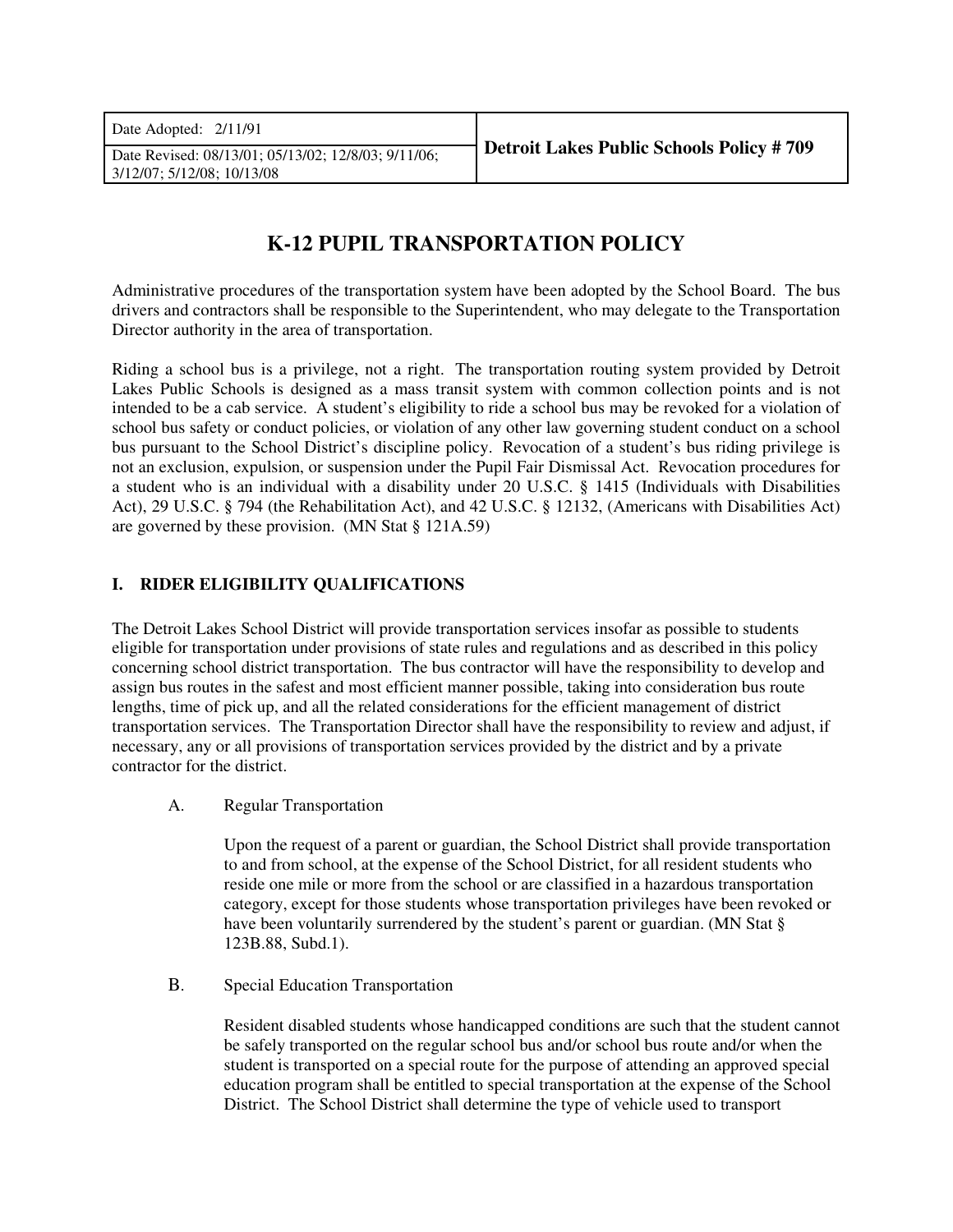disabled students on the basis of the handicapping condition and applicable laws. This provision shall not be applicable to parents who transport their own child under a contract with the School District. (MN Rules Part 7470.1600).

C. Open Enrollment Transportation

The district may provide transportation to open enrolled (non-resident) students who are attending Detroit Lakes Public Schools in the following manner:

- 1. Generally speaking from the closest pick-up/drop-off point assigned by the Transportation Director within the geographical boundary of Detroit Lakes Schools.
- 2. The district will consider exceptions to the above policy by assigning pickup/drop-off points in contiguous districts. The district will consider several factors to include safety, cost, increased riding time for resident students, practicality, and route efficiency. The Transportation Director will make the determination in these cases.
- D. Homeless Student

Unless otherwise specifically provided by law, a homeless student is a resident of the School District if enrolled in the School District. (MN Stat. § 123B.92, Subd. 1(b)(1); MN Stat § 127A.47, Subd. 2). "Homeless student" means a student, including a migratory student, who lacks a fixed, regular, and adequate nighttime residence and includes: students who are sharing the housing of other persons due to loss of housing, economic hardship, or a similar reason; are living in motels, hotels, trailer parks, or camping grounds due to the lack of adequate alternative accommodations; are living in emergency or transitional shelters; are abandoned in hospitals; are awaiting foster care placement; have a primary nighttime residence that is a public or private place not designed for or ordinarily used as a regular sleeping accommodation for human beings; are living in cars, parks, public spaces, abandoned buildings, substandard housing, bus or train stations, or similar settings. (42 U.S.C. § 11434a).

# **II. SCHEDULING AND ROUTING**

Transportation services will be provided insofar as possible as follows:

- A. On a city, county or township-owned road which is maintained by the city, county or township and is one-half mile long or more one way and comes out to a main traveled road.
- B. There is a suitable and maintained place to turn around.
- C. If vision is obscured at the point of turn-around, other arrangements will be necessary and will be at the discretion of the transportation contractor and the Transportation Director.
- D. All turn-arounds must be plowed out wide enough to accommodate sufficient space for the safe turn-around of a bus.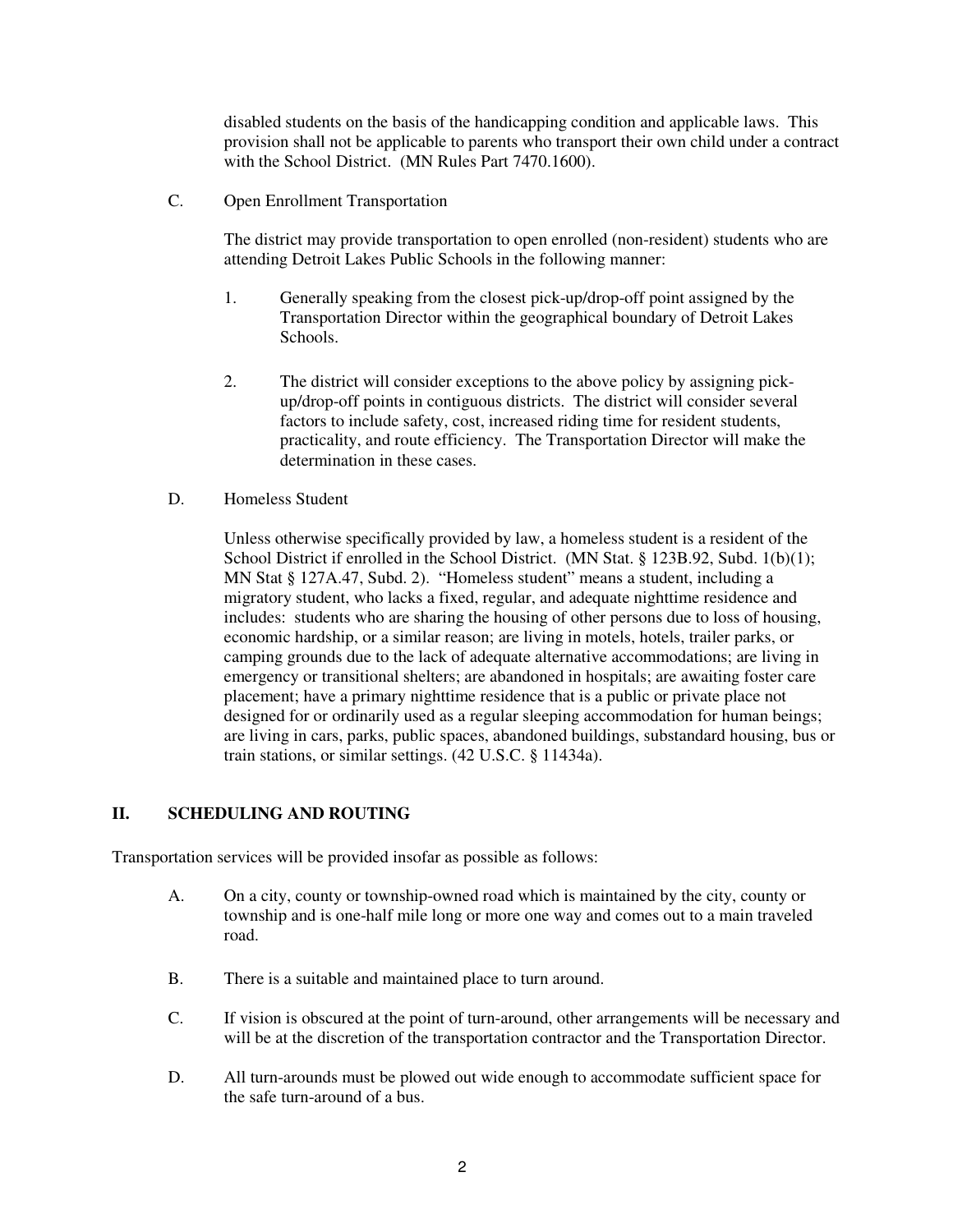- E. Transportation routes will be established to arrange the time and order of pick-up to minimize, to the degree possible, the amount of time a student is to ride on a school bus to and from school.
- F. Insofar as possible, students will be transported towards the school of attendance without hauling students greater distances out into the country than necessary.
- G. Pupils must ride and be assigned to one bus route. Riding one bus in the A.M. and another in the P.M. will not be allowed except if assigned to a different route by the bus contractor or the Transportation Director.
- H. All bus routes will be controlled directly by the Transportation Director and all questions by School Board members, parents, bus drivers, and bus owners shall be first referred to the Transportation Director for his review, consideration and recommendation.
- I. Buses will not be operated on private roads or driveways unless, in the judgment of the bus contractors and the Transportation Director, a greater safety hazard exists in backing or turning around the bus in a hazardous area on a township or county-owned road.
- J. In general, the Detroit Lakes Public Schools will offer transportation to all students assigned to a building of record providing the student's record of residence is a minimum of one mile or more from the assigned school of attendance.

# III. HAZARDOUS QUALIFICATIONS

Students residing more than one-half mile from their residence to the nearest edge of school property within the city boundaries of Detroit Lakes or who are classified as a Hazardous Transportation Category will be provided daily transportation to and from school. Hazardous Transportation Categories are as follows: students whose residence in relation to their building of attendance requires the crossing of U.S. Highway 10, Minnesota Highway 34, Washington Avenue, Corbett Road, 11<sup>th</sup> Avenue from 8<sup>th</sup> Street to MN Hwy 34, Roosevelt Avenue from U.S. Hwy 10 to MN Hwy 34, or the Burlington Northern and Canadian Pacific railroad tracks. A map depicting such areas is available for inspection at the Administration Center.

Unique or temporary locations within the city limits will be determined by the Transportation Director.

# IV. TRANSPORTATION TO CHILDCARE PROVIDER

Detroit Lakes Public Schools will provide transportation to a babysitter, surrogate parent, or childcare provider providing the following criteria are met: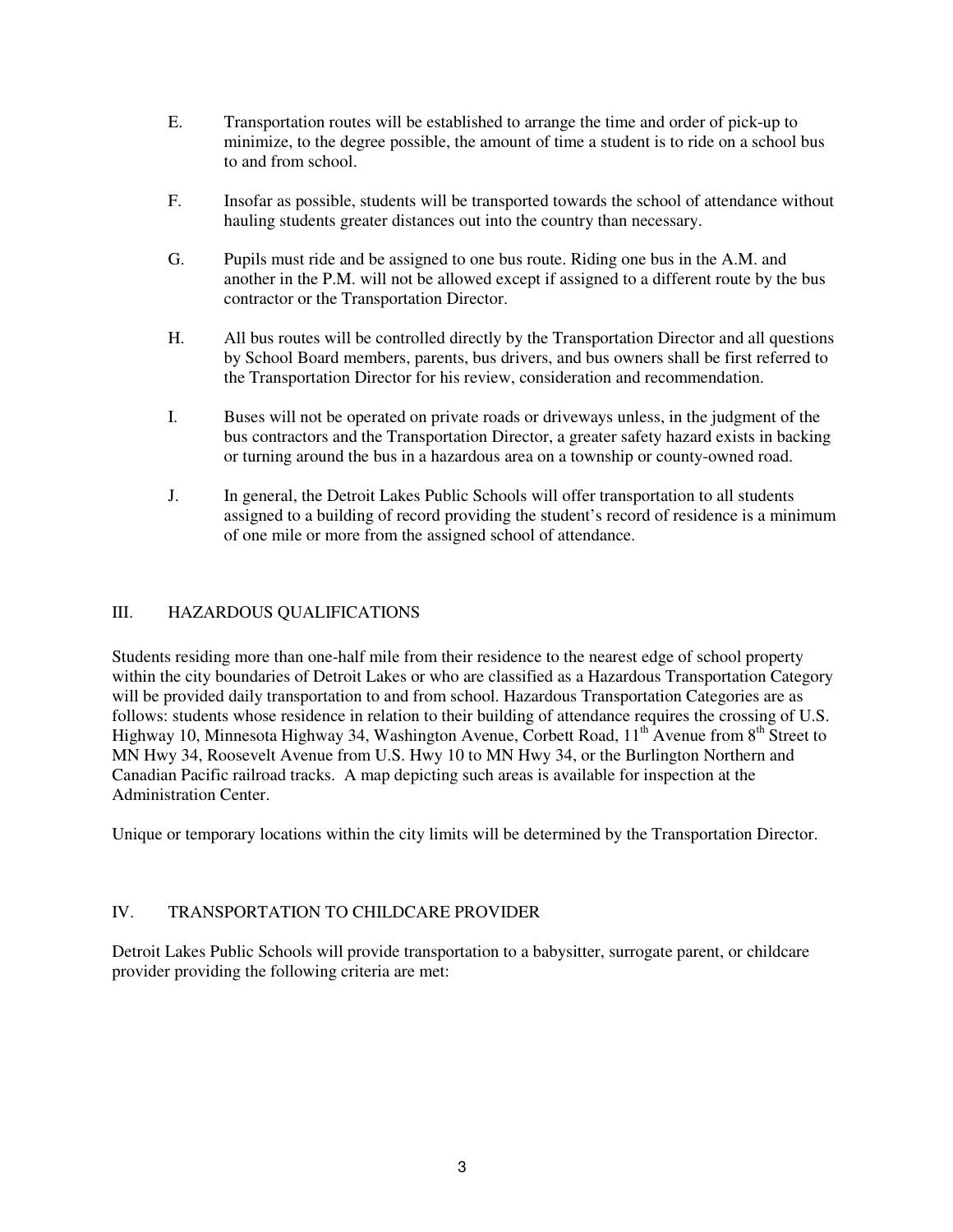- A. Student is eligible to ride the bus.
- B. Childcare provider is in the same attendance area as school of record.
- C. Parent gives School District written permission for alternate pick-up/drop-off site.

#### V. SEAT BELTS

The typical school bus used by Detroit Lakes Schools utilizes the concept of "compartmentalization" whereby the backs of each seat are fully padded to reduce the risk of injury in the event of an accident. In addition, accident (crash) testing conducted by the National Traffic Safety Board has warned that the use of seat belts may result in a greater hazard to occupants than without seat belts. As a result, seat belts will not be used in school busses except when transporting students requiring special education services. Special education van/busses will be equipped with seat belts, and students will be belted because the busses used are smaller, lighter, and seat belts assist the students by keeping the students in their seats facing forward.

#### VI. PLAN FOR STUDENT TRANSPORTATION SAFETY TRAINING

A. School Bus Safety Week

The School District may designate a school bus safety week. The National School Bus Safety Week is in the third full week in October.

B. Student Training

 The School District shall provide students enrolled in grades Kindergarten through 10 with age-appropriate bus safety training of the following concepts:

- 1. Transportation by school bus is a privilege, not a right
- 2. School District policies for student conduct and school bus safety
- 3. Appropriate conduct while on the bus
- 4. The danger zones surrounding a school bus
- 5. Procedures for safely boarding and leaving a school bus
- 6. Procedures for safe vehicle lane crossing
- 7. Proper school bus evacuation and other emergency procedures
- C. All students in grades K through 6 who are transported by school bus and are enrolled during the first or second week of school must receive the school bus safety training by the end of the third week of school. All students in grades 7 through 10 who are transported by school bus and are enrolled during the first or second week of school must receive the school bus safety training by the end of the sixth week of school, if they have not received school bus training in grades K through 6. Students in grades K through 10 who enroll in a school after the second week of school are transported by school bus and have not received training in their previous school districts shall undergo school bus safety training or receive bus safety instructional materials within four weeks of their first day of attendance.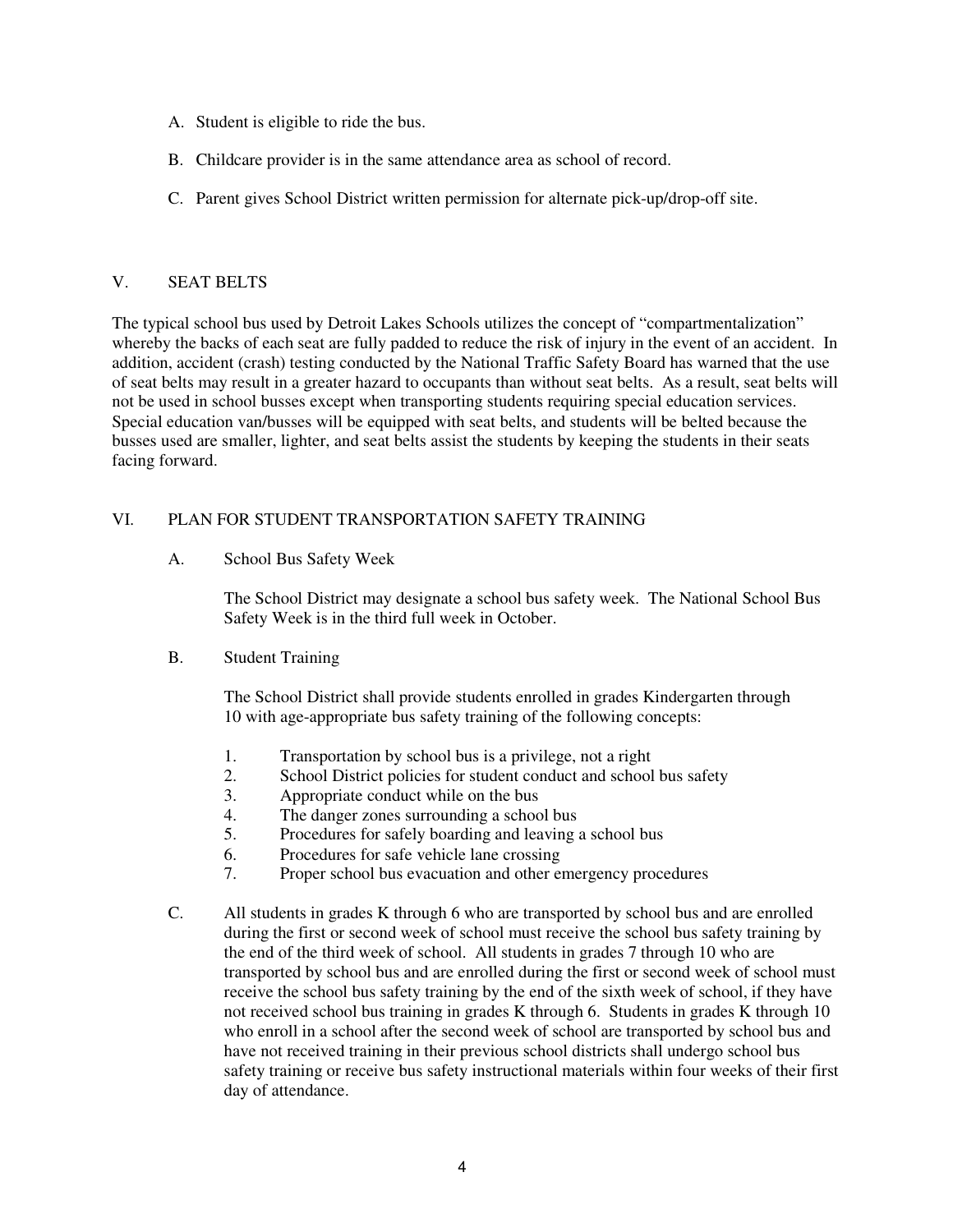- D. The School District must provide students enrolled in grades K through 3 school bus safety training twice during the school year.
- E. Students in grades 9 and 10 must receive training in the laws and proper procedures for operating a motor vehicle in the vicinity of a school bus.
- F. The School District will make reasonable accommodations in training for students known to speak English as a second language and students with disabilities.
- G. The School District may provide student safety education for bicycling and pedestrian safety for students in grades K through 5.
- H. Non-public school students transported by the School District will receive school bus safety training by their non-public school. The non-public schools may use the School District's school transportation safety education curriculum. The non-public school must certify to the Transportation Director that all students enrolled in grades K through 10 have received the appropriate training.

Students who receive three bus conduct reports in one school year must participate in a remedial school bus safety program and successfully re-test.

# VII. CONDUCT ON SCHOOL BUSES AND CONSEQUENCES FOR MISBEHAVIOR

The concept of pupil transportation is one where the general safety and well being of each student is entrusted with the School District.

In this sense, the school bus is essentially an extension of the educational service offered by the School District. The school principal is responsible for discipline on the bus. The maintenance of discipline policy as established by the School Board, however, must be carried out by the bus driver.

Riding the school bus is a privilege, not a right. In the event of a suspension of bus riding privileges, the parent is responsible to transport their child to school. Bus suspensions will not be treated as an excused absence. The School District's general student behavior rules are in effect for students on school buses.

School bus riders may be subject to electronic surveillance on school buses. The conversations and actions of school bus riders may be recorded. These recordings may be made accessible to person(s) appearing on the recording, School District employees whose work assignments reasonably require access to the information, and any other person or entity authorized by law to have access to the information including, but not limited to, law enforcement agencies.

Consequences for school bus and bus stop misconduct will be imposed by the School District under adopted administrative discipline procedures. In addition, all school bus and bus stop misconduct will be reported to the Transportation Director. Serious misconduct will be reported to local law enforcement.

A. School Bus and Bus Stop Rules

The School District school bus safety rules are to be posted on every bus. If these rules are broken, the School District's discipline procedures are to be followed. Consequences are progressive and may include suspension of bus privileges. It is the school bus driver's responsibility to report unacceptable behavior to the building principal.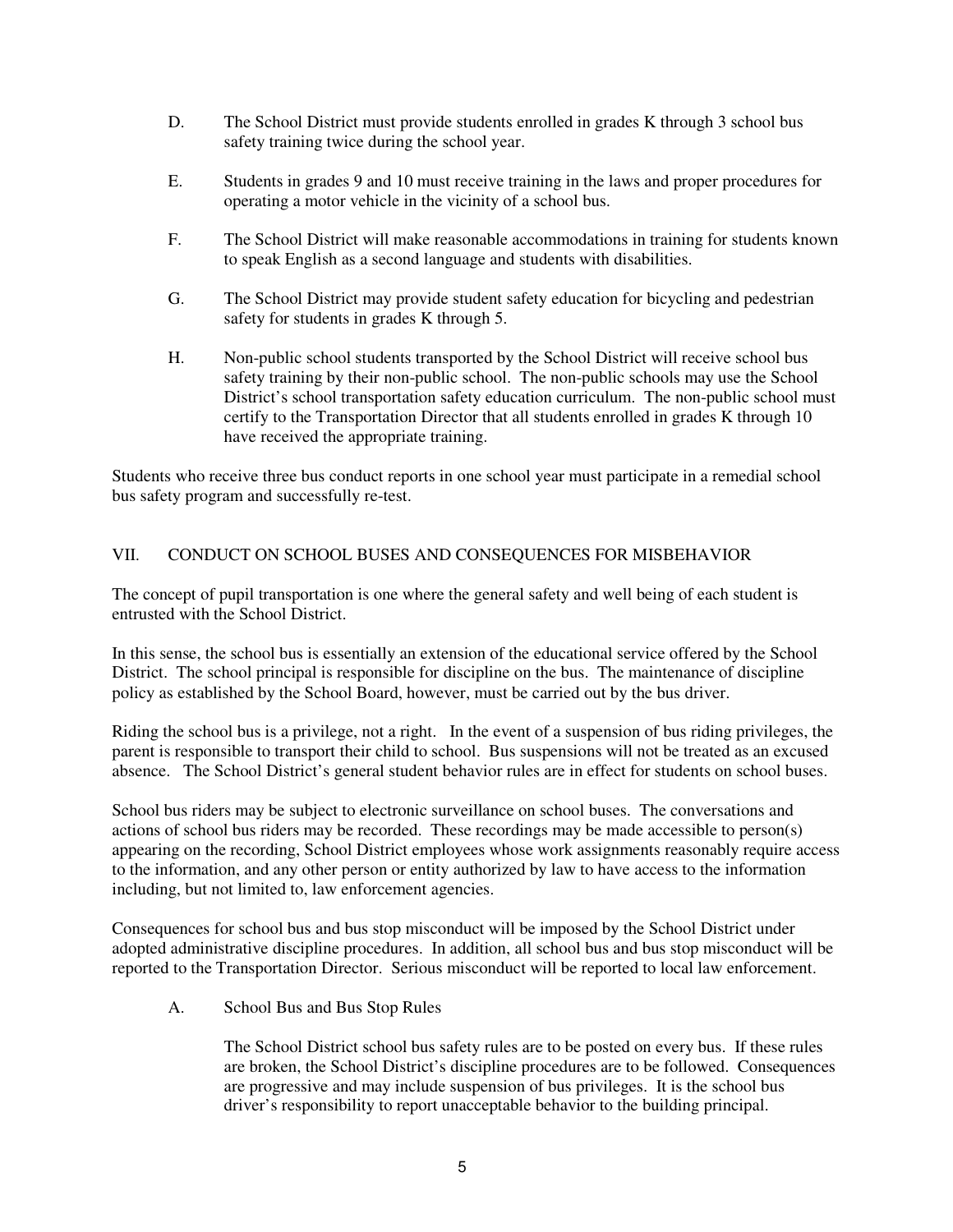#### B. Rules at the Bus Stop

- 1. Arrive at your bus stop 5 minutes before your scheduled pick-up time
- 2. Wait at the bus stop in an orderly fashion by standing in single file and not engaging in horseplay or using inappropriate language
- 3. Wear safe clothing bright, reflective outerwear without long dangling drawstrings that can become caught in the bus door or handrail
- 4. Carry school materials in a backpack or book bag never carry loose items that could be dropped near the bus
- 5. Wait for the bus well back from the roadway. Stay at least six feet from the edge of residential streets and ten feet on higher-speed roadways
- 6. Always cross in front of the bus with enough distance so you are able to see the driver's face
- 7. If you must cross the street, look both ways and wait for the driver to signal to you before crossing the street. When in a group, cross together; do not straggle across one by one
- 8. In the afternoon, check for traffic approaching on the discharge (right) side of the bus before exiting from the bus
- 9. No use of alcohol, tobacco or drugs
- 10. Never cross the road in front of the bus to pick up the mail after getting off the bus. The student must wait until the bus has departed and all traffic is cleared before picking up the mail.
- 11. Report anything that makes you feel unsafe at the bus stop to your driver, teacher, or parents.
- C. Rules on the Bus
	- 1. Immediately follow the directions of the driver<br>2. Sit in your seat facing forward
	- Sit in your seat facing forward
	- 3. Talk quietly and use appropriate language
	- 4. Keep all parts of your body inside the bus<br>5. Keep your arms, legs and belongings to your
	- Keep your arms, legs and belongings to yourself
	- 6. No fighting, harassment, intimidation or horseplay
	- 7. Do not throw any object
	- 8. The use of alcohol, tobacco or drugs is not allowed
	- 9. Do not bring any weapon or dangerous objects on the school bus
	- 10. Do not misuse any part of the bus seat, windows, etc. Respect property
	- 11. Do not bring or use matches or lighters on the bus
	- 12. Do not throw garbage on the floor. Help keep the bus clean
	- 13. Remain seated until the bus comes to a complete stop
	- 14. Notify the bus driver if you know you will be absent that night or the next day
	- 15. Eating food or drinking beverages may be allowed at the discretion of the bus driver
- D. Consequences

Consequences for school bus/bus stop misconduct will apply to all routes. Decisions regarding a student's ability to ride the bus in connection with co-curricular and extracurricular events (for example, fan buses, field trips or competitions) will be in the sole discretion of the school official. The bus driver is responsible for ascertaining the facts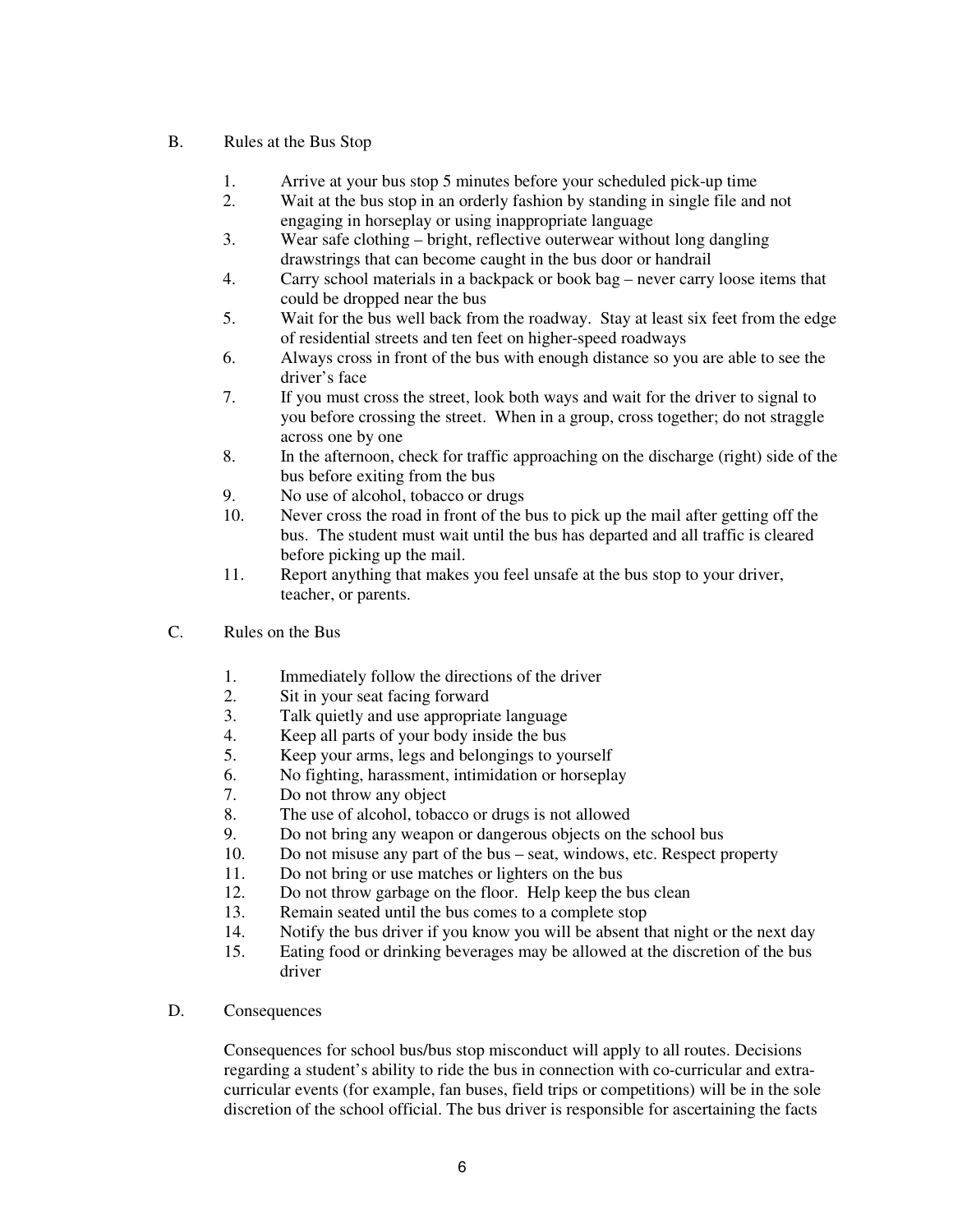and circumstances regarding each bus conduct report identifying the persons involved including witnesses. Parents or guardians will be notified by mail of any disciplinary action.

1. Elementary (K-5)

| $1st$ Offense: | Written warning to parent from the principal                    |
|----------------|-----------------------------------------------------------------|
| $2nd$ Offense: | 3 school-day suspension from riding the bus and conference with |
|                | parent                                                          |
| $3rd$ Offense: | 5 school-day suspension from riding the bus and conference with |
|                | parent, child, driver, principal, IEP Team (if applicable), and |
|                | scheduled school bus safety re-training                         |
| $4th$ Offense: | 10 school-day suspension from riding the bus, conference with   |
|                | parent and principal                                            |

Additional measures may be taken as deemed appropriate by the building principal and Transportation Director.

Further offenses are individually considered. Students may be suspended for longer periods of time, including the reminder of the school year.

NOTE: School bus suspension is defined to include to/from school transportation and fan bus.

When a student goes 60 calendar days without a report and following completion of prior consequences for misbehavior, the student's consequences start over at the first offense.

2. Secondary (6-12)

| $1st$ Offense: | Written warning to parent from the principal                  |
|----------------|---------------------------------------------------------------|
| $2nd$ Offense: | 5 school-day suspension from riding the bus                   |
| $3rd$ Offense: | 10 school-day suspension from riding the bus                  |
| $4th$ Offense: | 20 school-day suspension from riding the bus and conference   |
|                | with parent and principal                                     |
| $5th$ Offense: | Suspended from riding the bus for the remainder of the school |
|                | year                                                          |

3. Other Discipline

Based on the severity of a student's conduct, additional or more serious consequences may be imposed at any time. Depending on the nature of the offense, consequences such as in-school suspension, withholding school activity privileges, community service, suspension, or expulsion from school may also result from school bus/bus stop misconduct.

4. Records

Records of school bus/bus stop misconduct will be forwarded to the individual school building and will be retained in the same manner as other student discipline records. Reports of serious misconduct will be provided to the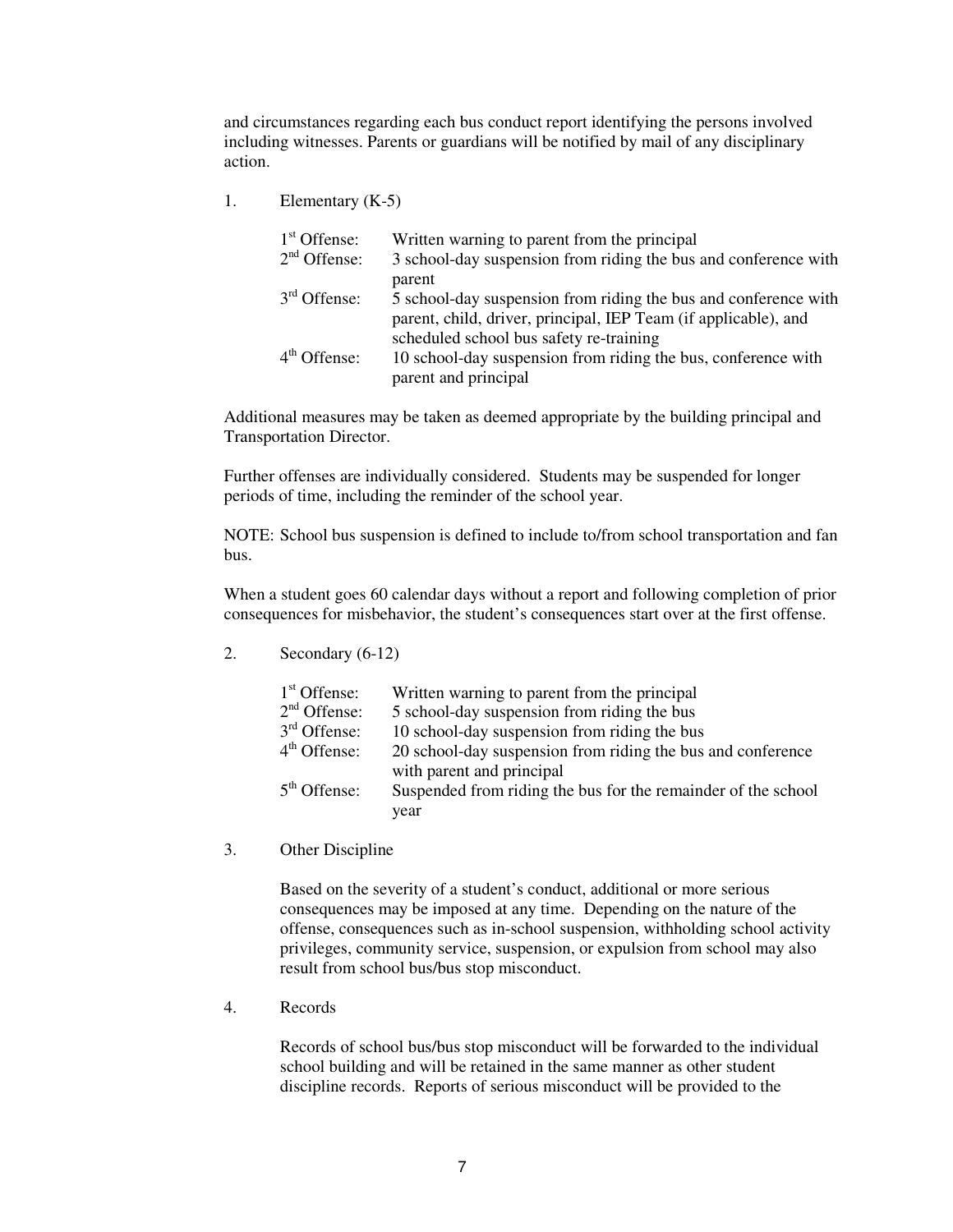Department of Public Safety. Records may also be maintained in the transportation office.

5. Vandalism/Bus Damage

Students damaging school buses will be responsible for the damages. Failure to pay such damages (or make arrangements to pay) within two weeks may result in the loss of bus privileges until damages are paid.

6. Notice

School bus and bus stop rules and consequences for violations of these rules will be reviewed with students. School bus rules are to be posted on each school bus.

7. Criminal Conduct

In cases involving criminal conduct (for example, assault, possession of weapons, or vandalism) appropriate school district personnel and local law enforcement officials will be informed.

#### VIII. PARENT AND GUARDIAN INVOLVEMENT

A. Parent and Guardian Notification

The School District Student Bus Conduct Policy will be provided to each family. A copy of the Student Bus Conduct Policy will be mailed to students with their first written warning for student discipline. Parents and guardians are asked to review the rules with their children.

- B. Parents/Guardians Responsibilities for Transportation Safety
	- 1. Become familiar with School District bus stop and bus riding rules, policies, and regulations along with the principles of school bus safety, and thoroughly review them with their children
	- 2. Reinforce safe riding and loading and unloading practices. Encourage children to check for traffic on their own, including to check before they step off the bus in the afternoon. Recognize that students are responsible for their actions
	- 3. Communicate safety concerns or dangerous behavior to their school principal or school administrators
	- 4. Parent presence at bus stops helps ensure safe behavior. The parent's role is not to discipline other children but to watch for inappropriate behavior and report it to a principal.
	- 5. Have children to the bus stop five minutes before the bus arrives.
	- 6. Have children properly dressed for inclement weather and we recommend always with bright, reflective outerwear
	- 7. Have a plan for what your children will do in case the bus is late or if there is inclement weather
	- 8. If a child needs assistance getting to the bus stop, a parent must escort the child to ensure the highest level of safety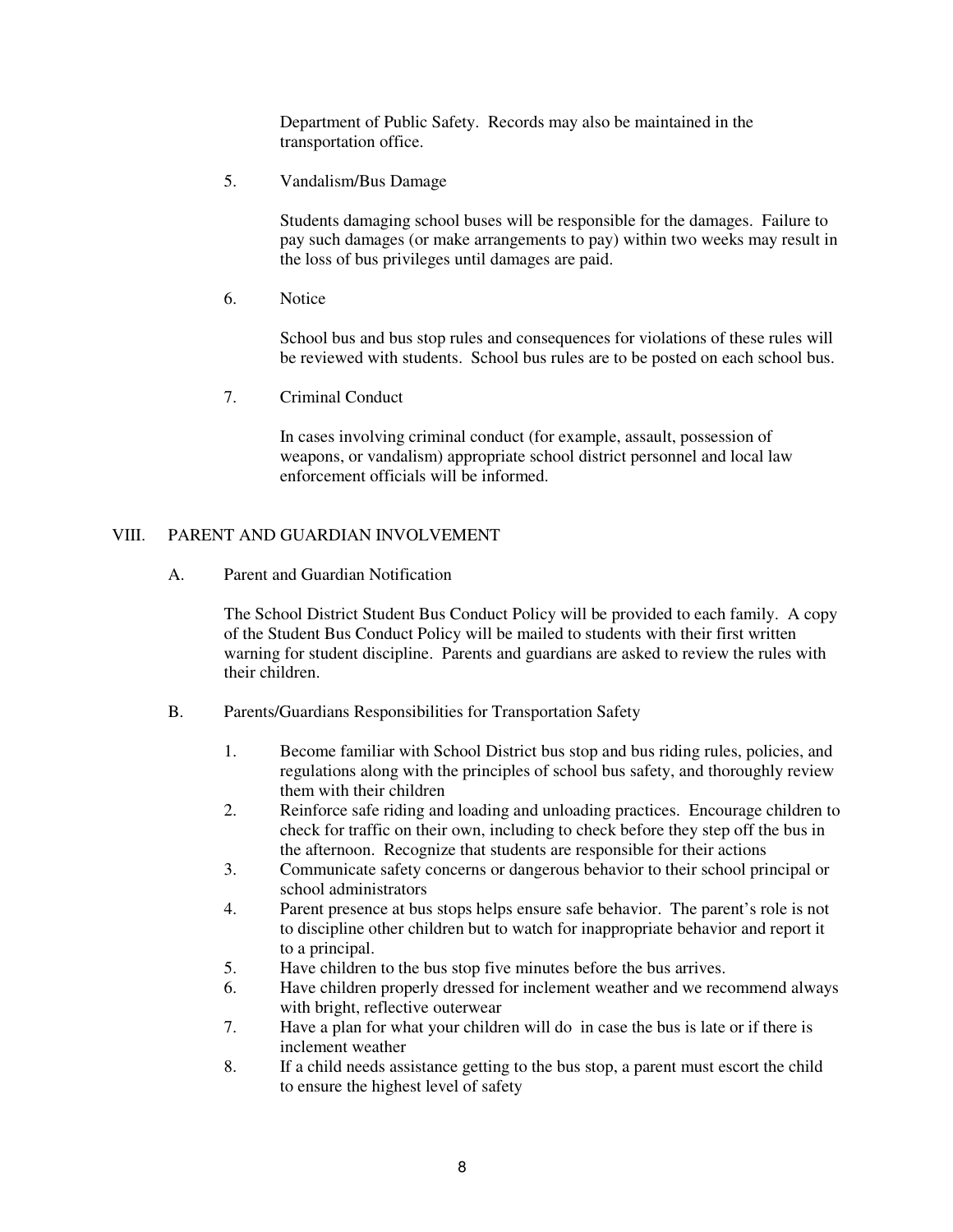- 9. If a child misses the bus, the parent/guardian is responsible for transporting the child. Teach children never to run after the bus if they have missed it.
- 10. If required by an IEP, the parent or guardian of special needs students will meet the bus at the drop off location. If no one is at the drop off location the student will be returned to an agreed upon location, the school or taken to the Sheriff's Department for the parent or guardian to pick up

#### IX. SCHOOL BUS DRIVER DUTIES AND RESPONSIBILITIES

School bus drivers shall have a valid Class A, B, or C Minnesota's driver's license with a school bus endorsement. A person possessing a valid driver's license without a school bus endorsement may drive a vehicle with a maximum seating capacity including the driver of 10 persons for Type III vehicles and 15 persons for Type A-II Activity buses that are not outwardly equipped or identified as a school bus as set forth in Section X, subd.  $D(2)$  and subd.  $E(5)$ .

Additional driver duties and responsibilities may be found in the Minnesota School Bus Driver Handbook. All bus driver dismissals will be reported to the Dept. of Public Safety pursuant to Dept. of Public Safety directions.

#### X. OPERATING RULES AND PROCEDURES

- A. General Operating Rules
	- 1. All routes shall be on file with the Transportation Director. Designated route and bus stop changes must have prior approval of the Transportation Director.
	- 2. Only students assigned to the school bus by the District shall be transported. The number of students or other authorized passengers transported in or assigned to a school bus shall not be more than the legal capacity for the bus. No person shall be allowed to stand when the bus is in motion.
	- 3. Students who misbehave may be returned to the school immediately and reported to the building principal or other designated individual.
	- 4. When transporting a special needs student whose IEP requires a parent or guardian to meet the bus at the drop-off location and no one is there:
		- a. The driver shall contact the dispatcher
		- b. The dispatcher shall try to contact the parent or guardian as listed on the transportation form, while the bus proceeds with the route
		- c. Dispatcher shall report situation to the student's building administrator
		- d. The building administrator shall determine if the student will be brought to an agreed upon location, school, or to the Sheriff's Department to be picked up by a parent, guardian or social services
		- e. If the building administrator is not available, a district administrator will be the contact
	- 5. Safety evacuation drills for the students shall be conducted each year pursuant to State law.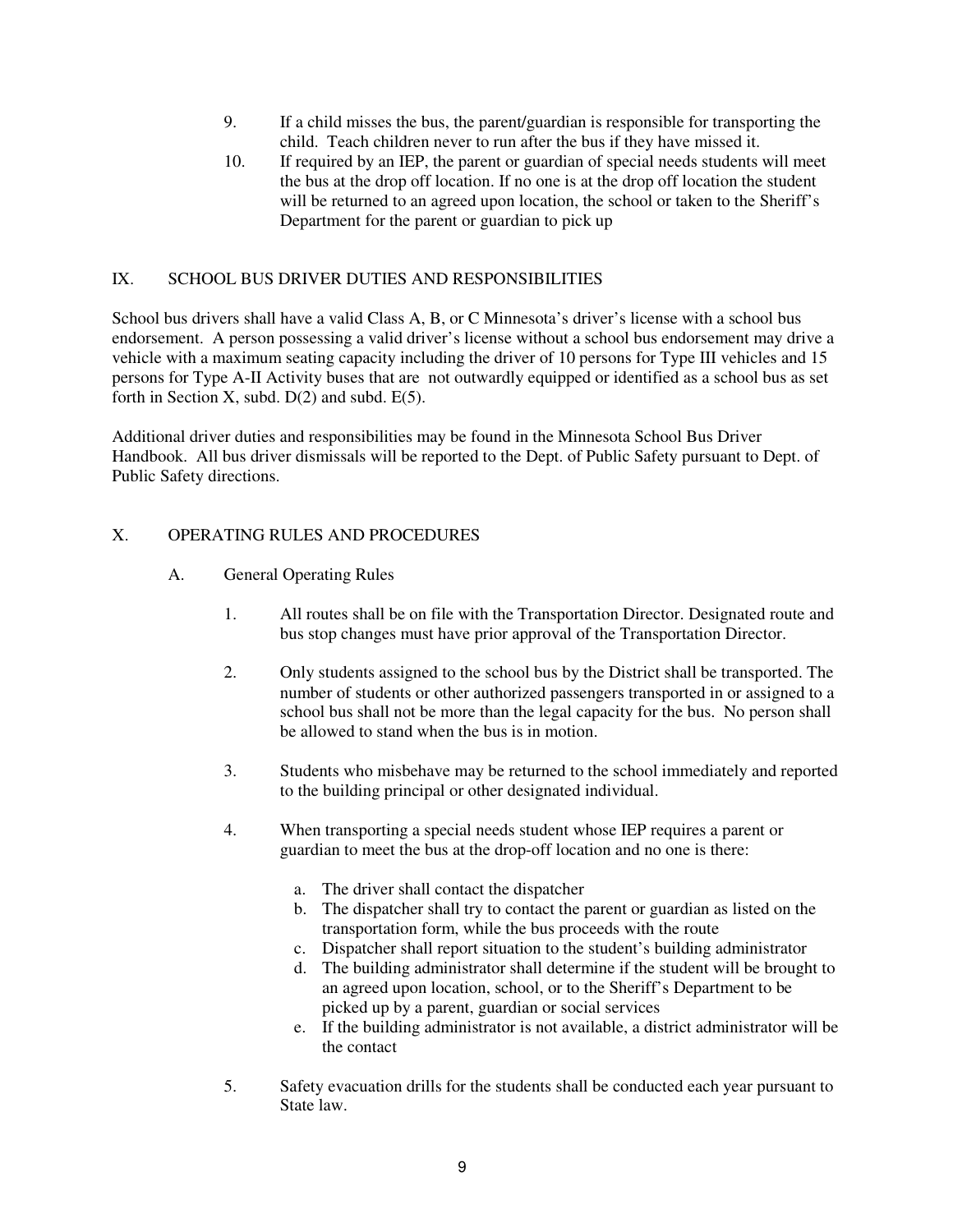- 6. There shall be no students in the bus while the fuel tank is being filled. On leaving the vehicle when students are in the bus, the driver shall stop the bus, remove the ignition key, set the brakes and otherwise render the bus immobile.
- 7. Buses shall not be run backwards on the school grounds or any other point if it can be avoided. If it is necessary to run a bus backwards on school grounds, the driver shall have another responsible person act as a guard flagman in back of the bus to keep other persons out of the path and to issue warning to the driver of approaching traffic.
- 8. When arriving or leaving the school grounds, the driver must not follow closer than 50 feet from the vehicle directly in front of the bus or closer than 500 feet when traveling on the highway.
- 9. No school bus shall pull any trailer when students are being transported on regular routes to or from school.
- 10. In case of an accident or breakdown of the bus, the driver shall contact the dispatcher using the two-way radio. If no radio contact is available, the driver shall not leave the bus but shall send two responsible students to the nearest house to summon help.
- 11. The District may adopt such additional operating rules as are deemed necessary to meet local conditions and needs, provided they do not conflict with State laws and regulations.
- 12. Drivers are not to make personal audio, video or photographic recordings of students or passengers without prior approval of the Transportation Director. Drivers are not to view or listen to District audio/video recordings without the consent of the Transportation Director.
- B. Use of Signals, Loading and Unloading
	- 1. In general, Detroit Lakes Public Schools use the eight-way flashing light system and the extended bus stop arm for stops whether they are inside or outside the city limits of Callaway or Detroit Lakes. The Transportation Director shall determine exceptions to the policy and are approved by the School Board. Eightway flashing lights shall not be used under the following circumstances:
		- a. In special school bus loading areas where the buses are entirely off of the traveled portions of the roadway and where other motor vehicle traffic is moving or likely to be moving within 20 feet of the bus
		- b. When directed not to do so, in writing, by the School Board
		- c. When a school bus is being used on a street or highway for purposes other than actual transportation of school children to or from school or school approved activities
		- d. At railroad grade crossings
		- e. When loading and unloading at designated school bus stops where students are not required to cross the street or highway, while the bus is completely out of the traveled portion of a roadway that has adequate shoulders. The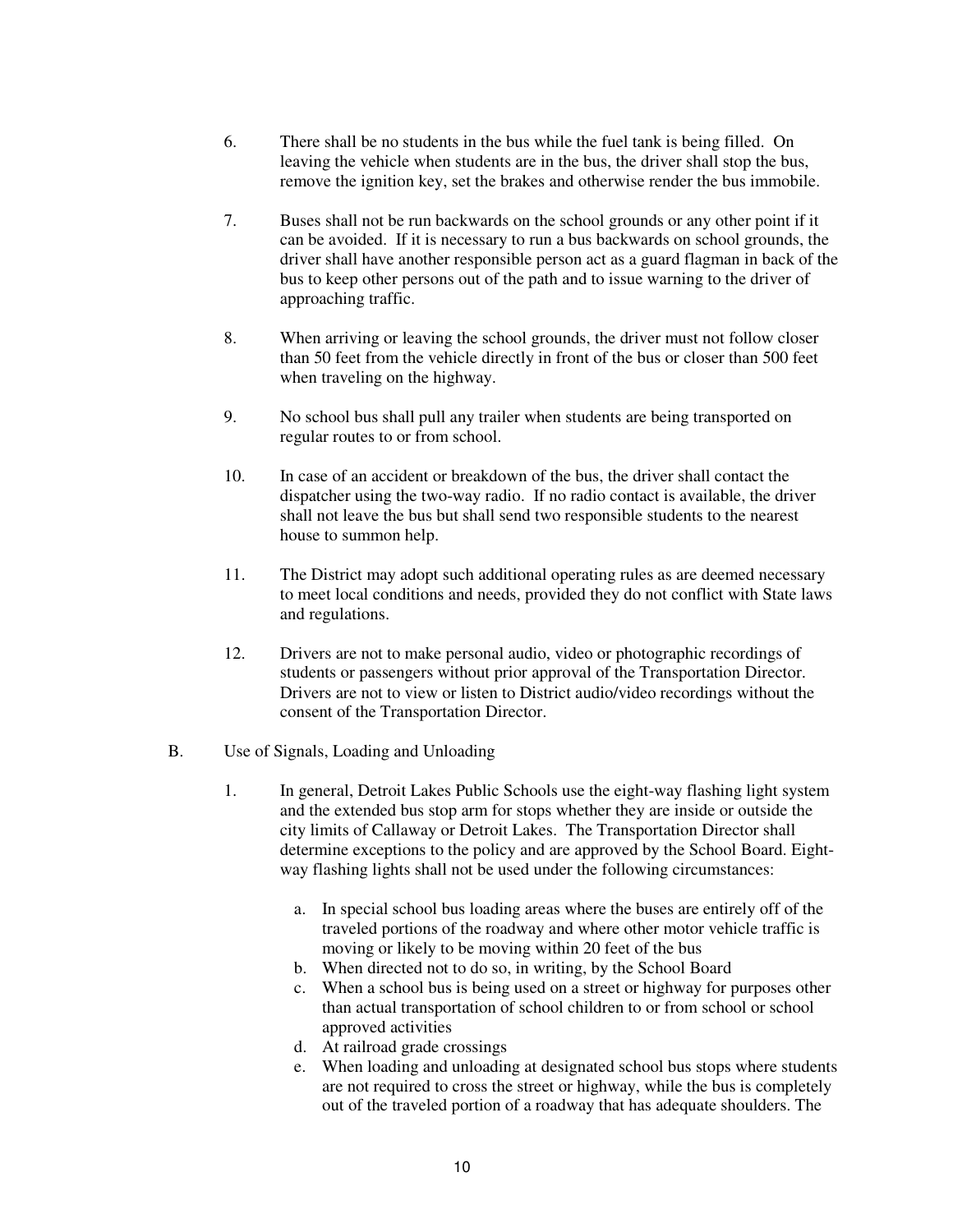driver shall drive the bus completely off the traveled portion of this roadway before loading or unloading. A school bus stop is designated under this clause if the Transportation Director of the School District in which the bus is located, in consultation with the road authority, certifies the integrity of the shoulder and the safety of the location of loading and unloading. Each designated school bus stop must be documented and approved by the School Board as an exception to the policy where stop arms are not used

- 2. Driver shall activate the flashing eight-light system of the bus at least 300 feet before stopping to load or unload students when outside an incorporated municipality, and 100 feet when operating within an incorporated municipality, and shall not extinguish such lights until loading or unloading is completed and persons who must cross the roadway or highway are safely across.
- 3. Bring the vehicle to a complete stop in the right hand lane of the roadway parallel to the center line.
- 4. Prior to discharging students, open door, activate red flashing lights and extend the stop arm. Discharge students only after all traffic (front and rear) has come to a complete stop.
- 5. Keep door open and eight-light system operating until all students have been loaded or unloaded safely.
- 6. The driver should avoid loading or unloading students where the view is obstructed to other motorists for 200 feet in either direction.
- 7. The driver will not permit students to stand or get on or off the bus while it is in motion.
- 8. The driver will bring the bus to a full stop and disengage gears by shifting gear shift lever into neutral position or selector into neutral or park position before loading or unloading students.
- 9. Buses shall load and unload students only at designated locations.
- 10. Post-trip inspections shall be performed to check for any children or lost items remaining on the bus and for vandalism.
- 11. Pursuant to MN Stat. § 169.442 Subd. 5, all Detroit Lakes Public School buses shall be equipped with white, double-flash strobe lamps. The strobe lamp shall be lighted when atmospheric conditions or terrain restrict the visibility of school bus lamps and signals, so as to require use of the bright strobe lamp to alert motorists to the presence of a school bus. Strobe lamps will be used when weather circumstances dictate, pursuant to Minnesota law. Examples of weather conditions where strobe lights may be used would be fog, snowstorm, freezing rain, periods of restricted visibility or extreme traffic congestion situations.
- 12. Bus drivers must minimize, to the extent practical, the idling of school bus engines and exposure of diesel exhaust fumes to children, unless in the judgment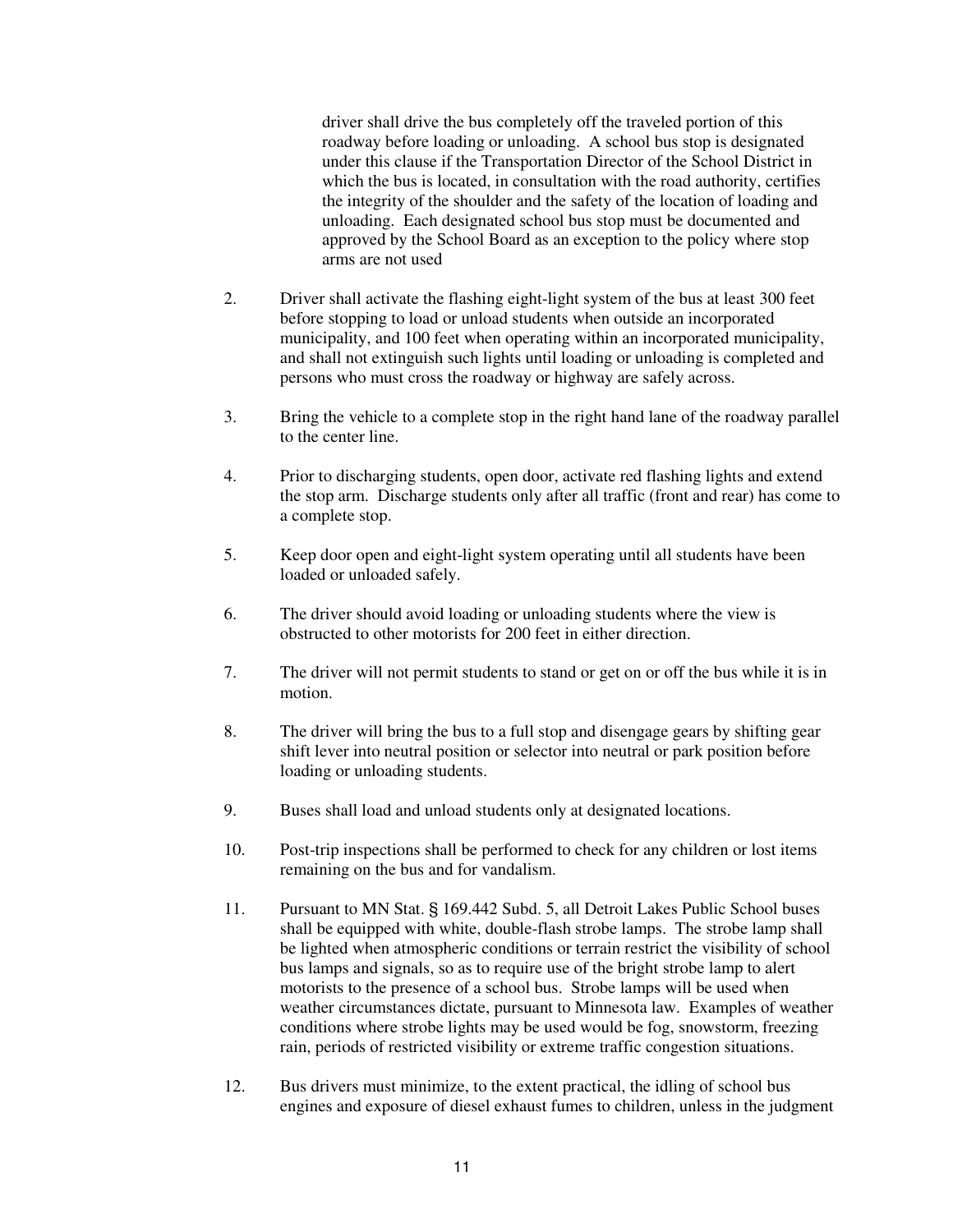of the School Board, alternate location would block traffic, impair student safety, or would not be cost effective.

- C. Crossing Highways and Streets
	- 1. The driver shall be responsible for safely delivering the students who must cross the highway or street by one of the following methods:
		- a. Students shall pass approximately 10 feet in front of the school bus so as to be seen by the driver and cross the road only upon receiving a hand signal from the driver
		- b. The driver shall visually ascertain that students getting off the bus who do not need to cross the road are a safe distance from the bus before moving the vehicle
- D. Type III Vehicles
	- 1. Type III vehicles are restricted to passenger cars, station wagons, vans, and buses having a maximum manufacturer's rated seating capacity of 10 or fewer people including the driver and a gross vehicle weight rating of 10,000 pounds or less. A van or bus converted to a seating capacity of 10 or fewer and placed in service on or after August 1, 1999, must have been originally manufactured to comply with the passenger safety standards.
	- 2. Type III vehicles must be painted a color other than national school bus yellow.
	- 3. Type III vehicles shall be State inspected in accordance with legal requirements.
	- 4. A Type III vehicle cannot be older than 12 years old unless exempt by State and Federal law.
	- 5. If a Type III vehicle is School District owned, the School District name will be clearly marked on the side of the vehicle. The Type III vehicle must not have the words "school bus" in any location on the exterior of the vehicle or in any interior location visible to a motorist.
	- 6. A "Type III school bus" and "Type III Head Start bus" must not be outwardly equipped and identified as a Type A, B, C, or D bus.
	- 7. Eight-lamp warning systems and stop arms must not be installed or used on Type III vehicles.
	- 8. Type III vehicles must be equipped with mirrors as required by law.
	- 9. Any Type III vehicle may not stop traffic and may not load or unload before making a complete stop and disengaging gears by shifting into neutral or park. Any Type III vehicle used to transport students must not load or unload so that a pupil has to cross the road, except where not possible or impractical, then the driver or assistant must escort a pupil across the road. If the driver escorts the student across the road, then the motor must be stopped, the ignition key removed, the brakes set, and the vehicle otherwise rendered immobile.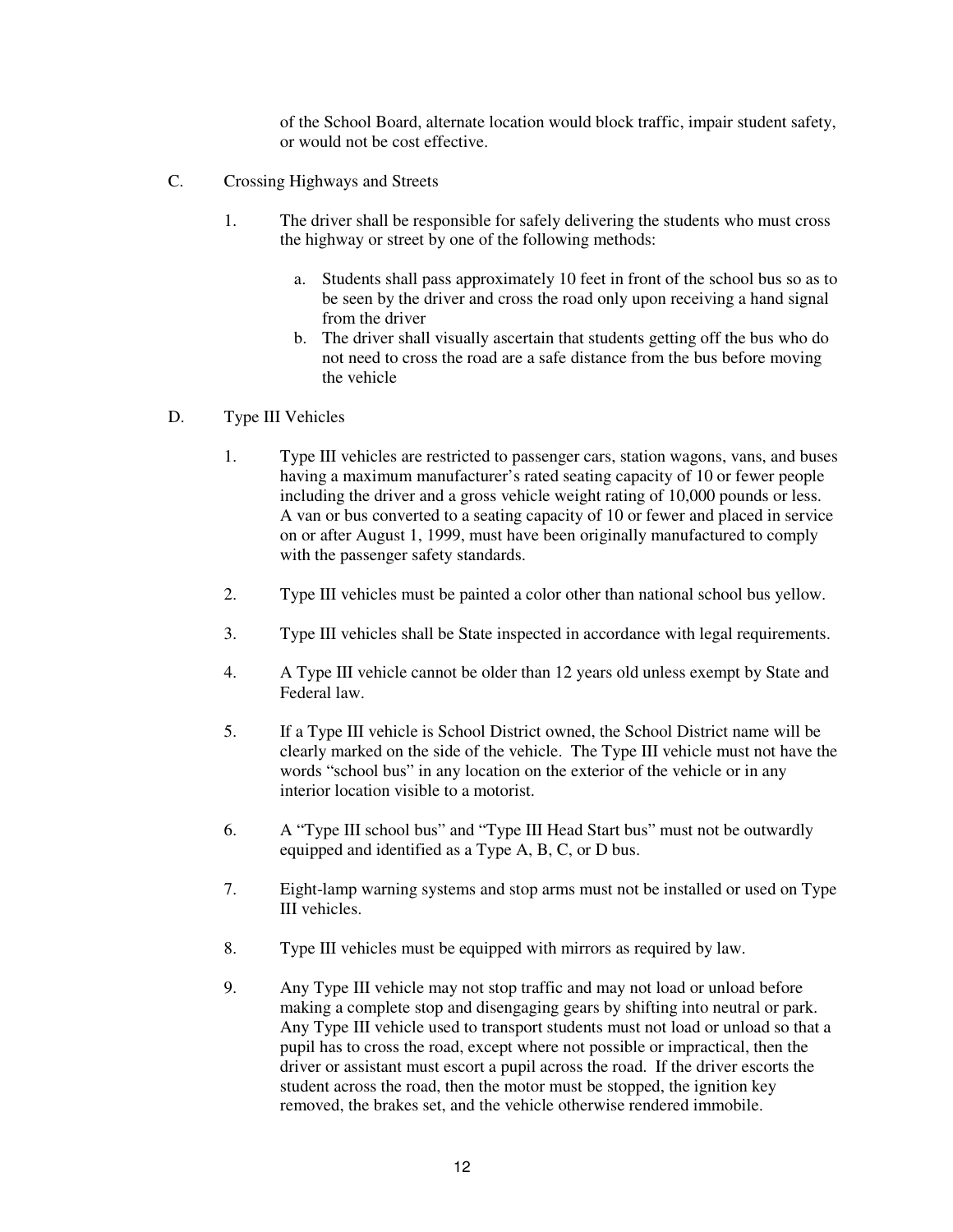- 10. Any Type III vehicle used to transport students must carry emergency equipment including:
	- a. Fire extinguisher. A minimum of one 10BC rated dry chemical-type fire extinguisher is required. The extinguisher must be mounted in a bracket, and must be located in the driver's compartment and be readily accessible to the driver and passengers. A pressure indicator is required and must be easily read without removing the extinguisher from its mounted position
	- b. First aid kit and body fluids cleanup kit. A minimum of a ten-unit first aid kit and a body fluids cleanup kit is required. They must be contained in removable, moisture and dust proof containers mounted in an accessible place within the driver's compartment and must be marked to indicate their identity and location
	- c. Type III bus must contain at least three red reflectorized triangle road warning devices. Liquid burning "pot type" flares are not allowed
	- d. Passenger cars and station wagons may carry a fire extinguisher, a first aid kit, and warning triangles in the trunk or trunk area of the vehicle if a label in the driver and front passenger area clearly indicates the location of these items
- 11. Students are not to be transported in private vehicles by District employees or by arrangement of a District employee short of an emergency situation. This includes to and from school, co-curricular or extracurricular events. Private vehicles have not been inspected by the State Transportation Department, and therefore exclude their use.
- 12. All drivers of Type III vehicles will be legally licensed drivers with a minimum age of 21 years old. They will need to provide their drivers license information to the Transportation Department, which will verify the validity of their license annually. (MN Stat. § 171.321, Subd. 5) Drivers will be familiar with the use of required emergency equipment. The School District will not knowingly allow a person to operate a Type III vehicle if the person has been convicted of an offense that disqualifies the person from driving.
- 13. All Type III drivers must have annual training and must annually read, complete, and sign the "Detroit Lakes Public Schools Type III Bus Driver Training/License Verification Form" as per Addendum A. A record of qualifying Type III drivers will be kept on file in the Transportation Office.
- E. Type A-II "Activity" Buses Driven by Employees with Class D Driver's License
	- 1. The holder of a Class D driver's license without a school bus endorsement may operate a Type A-II school bus under the following conditions (MN Stat. 171.02 Subd. 2a):
		- a. The operator is an employee of the School District or an independent contractor with whom the School District contracts for the school bus and is not solely hired to provide transportation services under this paragraph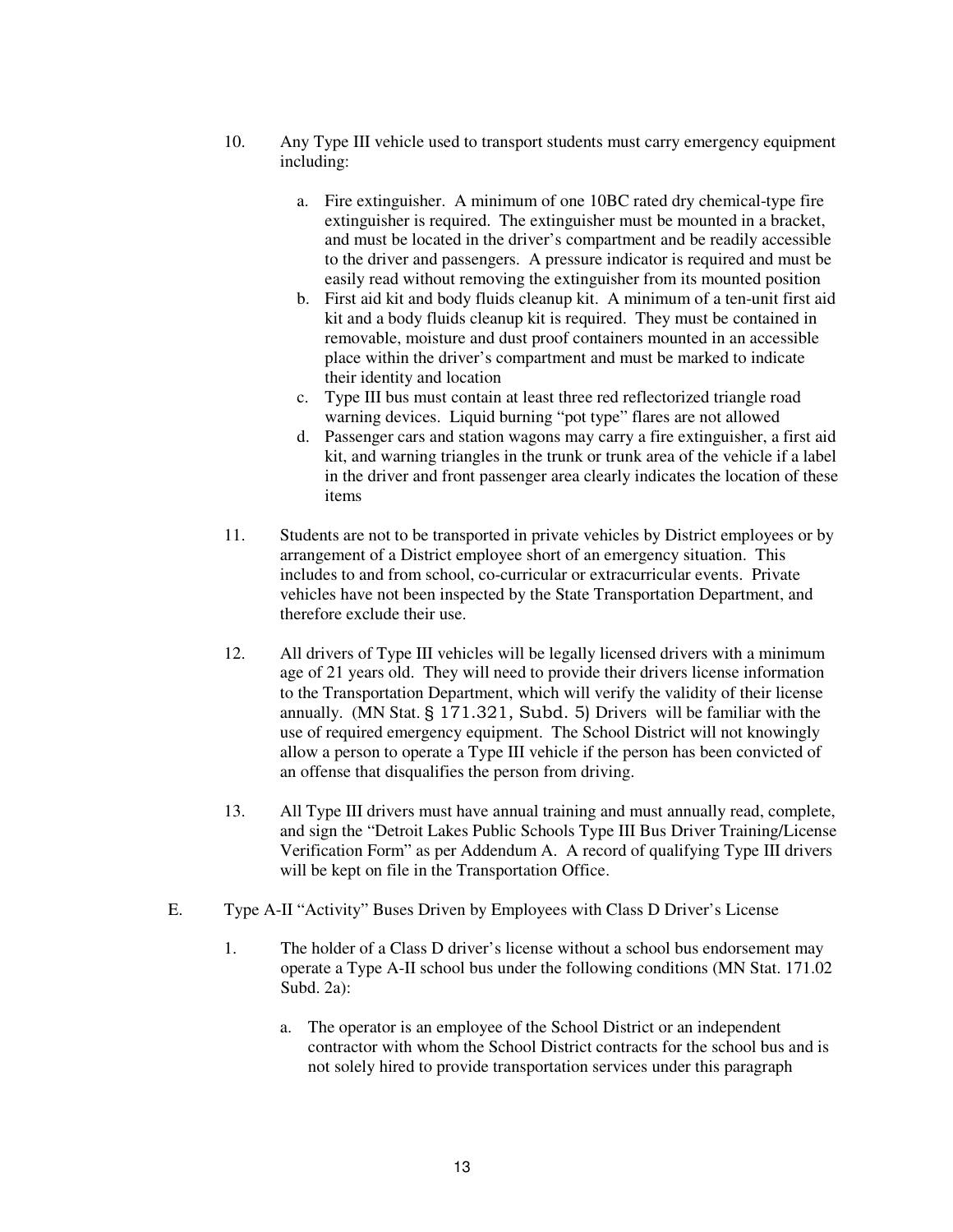- b. The operator drives the school bus only from point of origin to point of destination, not including home-to-school trips to pick up or drop off students
- c. The operator is prohibited from using the eight-light system
- d. The operator has received annual training and certification for use of the Type A-11 school bus as required by MN Stat. § 171.02, Subd.2a(d)
- e. The operator has submitted to a background check and physical examination as required by MN Stat. § 171.321, Subd.2 & 3.
- f. The operator has a valid driver's license and has not sustained a conviction of a disqualifying offense as set forth in MN Stat. § 171.02, Subd.2a(h-j)
- g. The operator has been trained in the proper use of child safety restraints as set for in the National Highway Traffic Safety Administration's "Guideline for the Safe Transportation of Pre-School Age Children in School Buses" in addition to the training required in Section VI above
- 2. The maximum number of passengers for a school bus operated under this section is 15, including the driver
- 3. The School District shall maintain annual certification of the requirements listed in this section for each Class D license operator.
- 4. A school bus operated under this section must bear a current certificate of inspection
- 5. The word "school" on the front and rear of the bus must be covered by a sign that reads "activities" when the bus is being operated under authority of this section.

# XI. SCHOOL BUS DRIVER TRAINING

A. Training

All new drivers shall be provided with pre-service training, including in-vehicle (actual driving) instruction before transporting students and shall meet the competencies specified by the Department of Public Safety. All school bus drivers shall receive inservice training annually. The School District shall retain on file an annual individual school bus driver "evaluation certification" form for each School District driver as contained in the Model School Bus Driver Training Manual.

NOTE: The Model School Bus Driver Training Manual is available on-line through the Minnesota Department of Public Safety State Patrol web page.

B. Evaluation

School bus drivers with a Class D license will be evaluated annually and all other bus drivers will be assessed periodically for the following competencies:

- 1. Safely operating the type of school bus the driver will be driving
- 2. Understanding student behavior, including issues relating to students with disabilities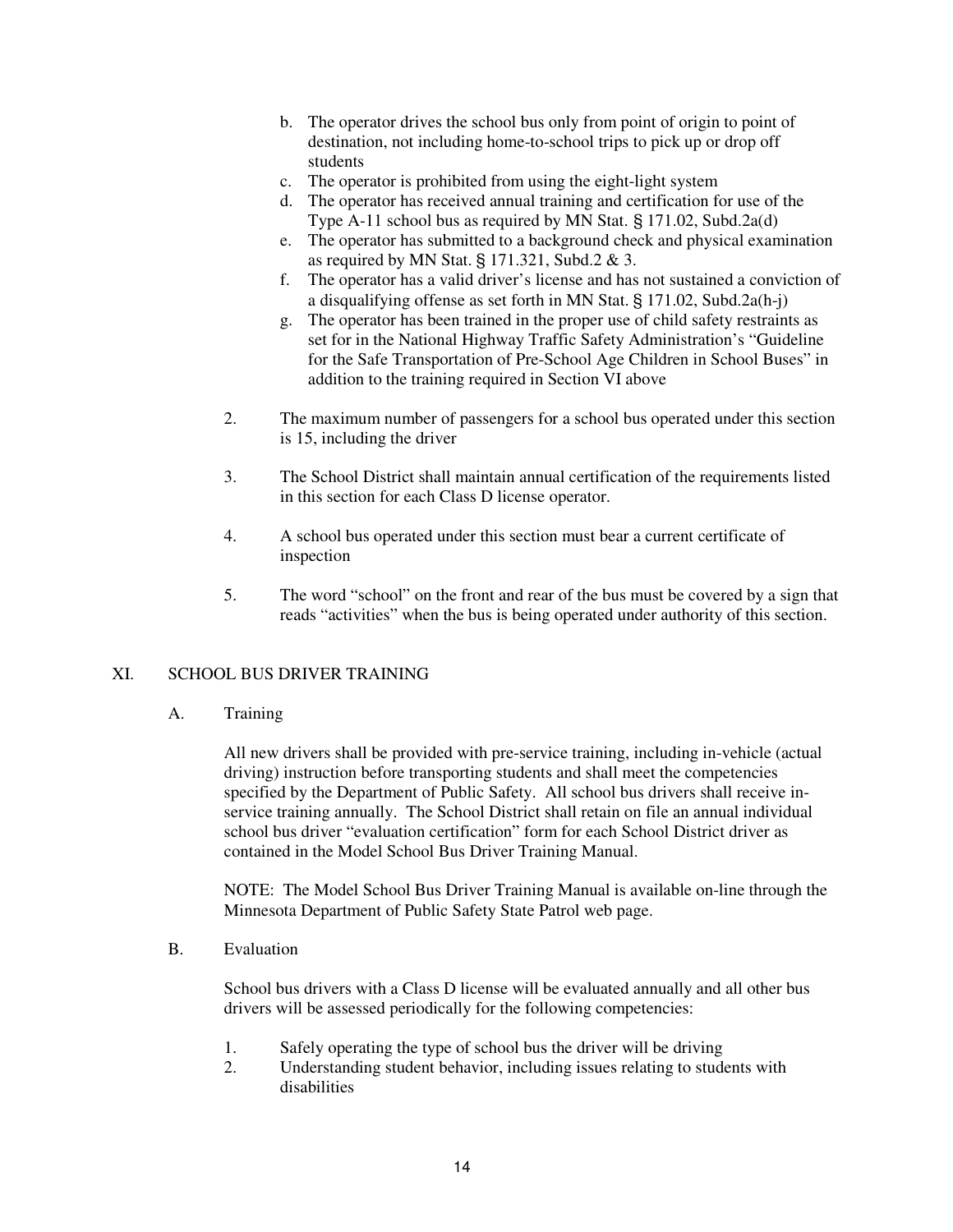- 3. Ensuring orderly conduct of students on the bus and handle incidents of misconduct appropriately
- 4. Knowing and understanding relevant laws, rules of the road and local school bus safety policies
- 5. Handling emergency situations
- 6. Safely loading and unloading students

The evaluation must include completion of an individual "school bus driver evaluation form" (road test evaluation) as contained in the Model School Bus Driver Training Manual.

#### XII. VEHICLE MAINTENANCE STANDARDS

- A. All school vehicles shall be maintained in safe operating conditions through a systematic preventive maintenance and inspection program.
- B. All school vehicles shall be State inspected in accordance with legal requirements.
- C. Daily pre-trip inspections shall be maintained on file in accordance with the School District's record retention schedule. Prompt reports of defects to be immediately corrected will be submitted.

#### XIII. CONTRACTOR'S RESPONSIBILITIES

- A. To transport all school pupils on school bus routes, as specified by the School Board, to and from school.
- B. To provide transportation equipment which at all times will conform to at least the minimum standards for conventional school transportation as established by the MN Dept. of Education and the legal requirements of the State of Minnesota.
- C. To comply with the rules and regulations relating to school transportation adopted by the MN Dept. of Education and the policy of the School Board.
- D. All School District transportation policies will apply to school-owned or privately-owned transportation.
- E. To comply with all provisions of contracted services as described in the contract agreement.
- F. To report any and all bus accidents to the Transportation Director by radio or telephone immediately, complete the "School Bus Accident Report" and report all accidents to the State Commissioner of Highways involving personal injury or death and property damage of \$300 or more.

#### XIV. TRANSPORTATION DIRECTOR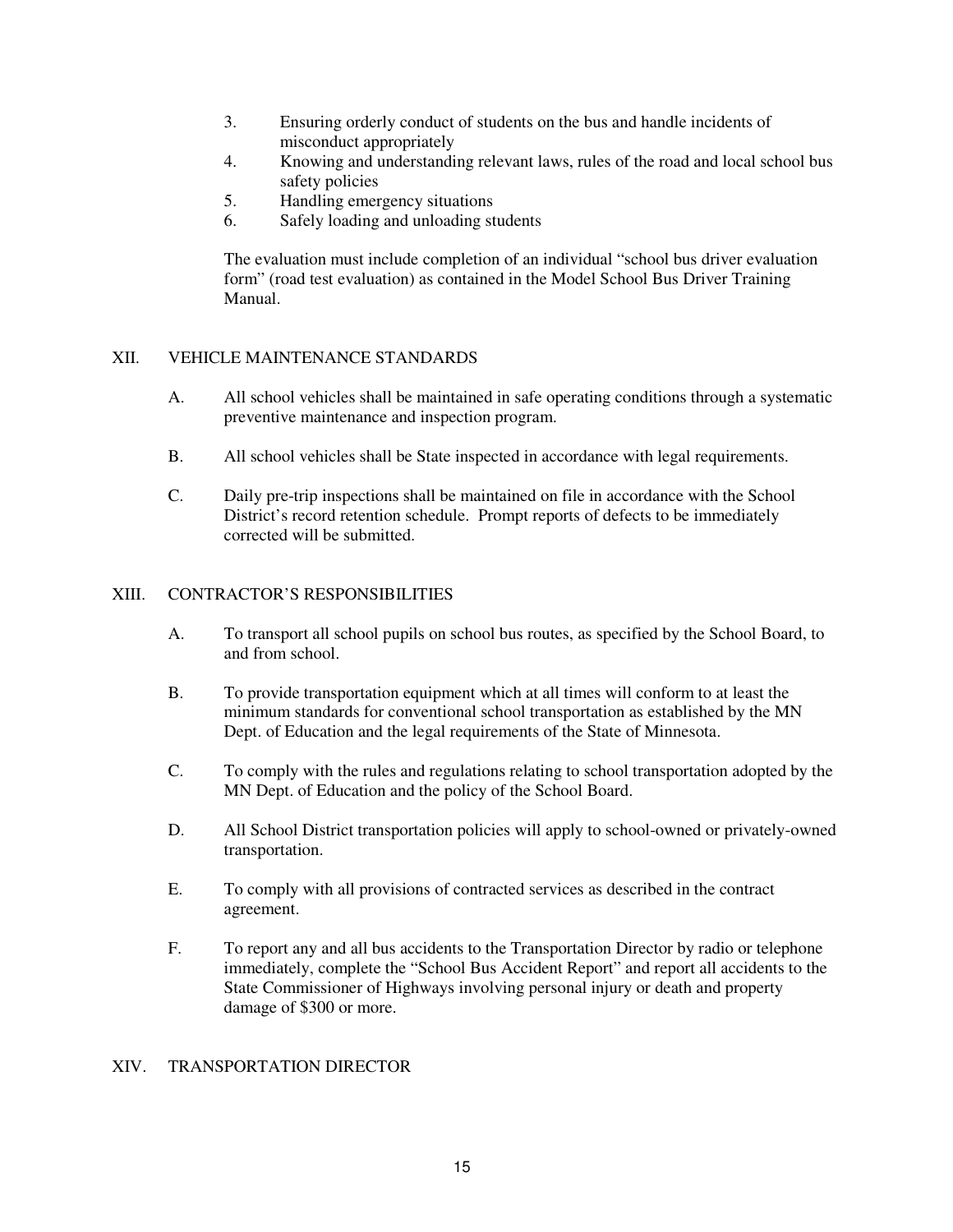The School Board has designated an individual to serve as the School District's Transportation Director. The Transportation Director shall have day-to-day responsibility for pupil transportation safety, including transportation of non-public school children when provided by the School District. The Transportation Director will assure that this policy is periodically reviewed to ensure it conforms to law. The Transportation Director shall certify annually to the School Board that each school bus driver meets the school bus driver training competencies required by MN Stat. § 171.321, subd. 4. The Transportation Director shall also annually verify or ensure the private contractor utilized by the School District has verified the validity of the driver's license of each person who transports students for the School District with the National Driver's Register or the Department of Public Safety. The Transportation Director shall also confirm annually to the Superintendent that students have reviewed school bus safety training in accordance with State law. The name, address and telephone number of the Transportation Director are on file with the Superintendent. Any questions regarding student transportation or this policy should be addressed to the Transportation Director.

#### XV. TRANSPORTATION DIRECTOR RESPONSIBILITIES

- A. Overall responsibility to direct the transportation of pupils and implement the policies of the Board of Education.
- B. To determine and approve bus routes and time schedules.
- C. To meet with contractors and drivers for the purpose of guidance and instruction.
- D. To assist bus drivers and building principals in maintaining satisfactory discipline on the buses.
- E. To submit the complete report of all major or minor accidents to the MN Dept. of Education

#### XVI. ADVERSE WEATHER CONDITIONS AND SCHOOL CLOSINGS

- A. Students are encouraged to dress for bad weather, wear overshoes, warm slacks, caps, etc.
- B. In case of bad weather KDLM and KRCQ in Detroit Lakes will carry the official school closing announcements for K-12.
- C. The Superintendent (or designee) has the authority to close school or modify the length of school days.
- D. In the event school is closed early or closed for the entire day, all practices and events scheduled for that day and evening are cancelled, pursuant to ISD #22 Storm Day Policy # 623.

#### XVII. FAN BUSES

Fan buses will be operated for special events such as sports activities, Community Education functions, etc., with the District reserving the right to place a minimum passenger level or the bus will be cancelled.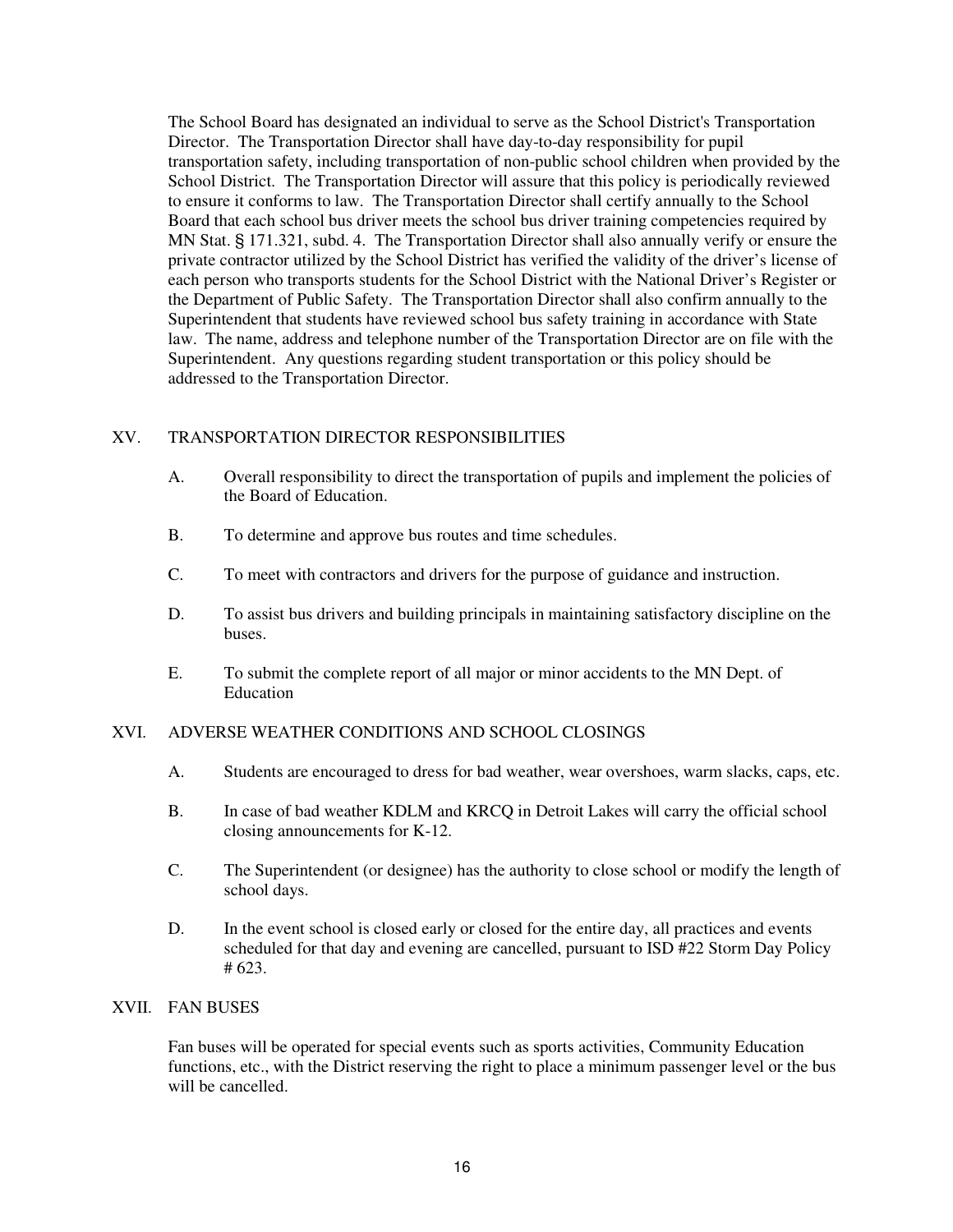#### XVIII. EXPENDITURES FOR SCHOOL BUS SAFETY ACTIVITIES

A description of School District funds expended for school bus safety activities from student transportation reserved revenue is kept in the Office of the Superintendent and is available for review. As required by law, these expenditures will be annually reported to the Department of Public Safety.

The School District's expenditures for transportation safety are incorporated by reference into this policy.

#### *Legal References*:

 MN Stat. § 123B.90 (School Bus Safety Training) MN Stat. § 123B.91 (School District Safety Responsibilities) MN Stat. § 123B.92 (Transportation Aid Entitlement) MN Stat. § 171.02, Subd. 2a (Licenses: Types, Endorsements, Restrictions) MN Stat. § 171.321 (Qualifications of a School Bus Driver)

#### *Cross References:*

 MSBA/MASA Model Policy 707 (Transportation of Public Students) MSBA/MASA Model Policy 708 (Transportation of Non-public Students) MSBA/MASA Model Policy 710 (Extra-curricular Transportation) MSBA/MASA Service Manual, Chapter 10, Transportation